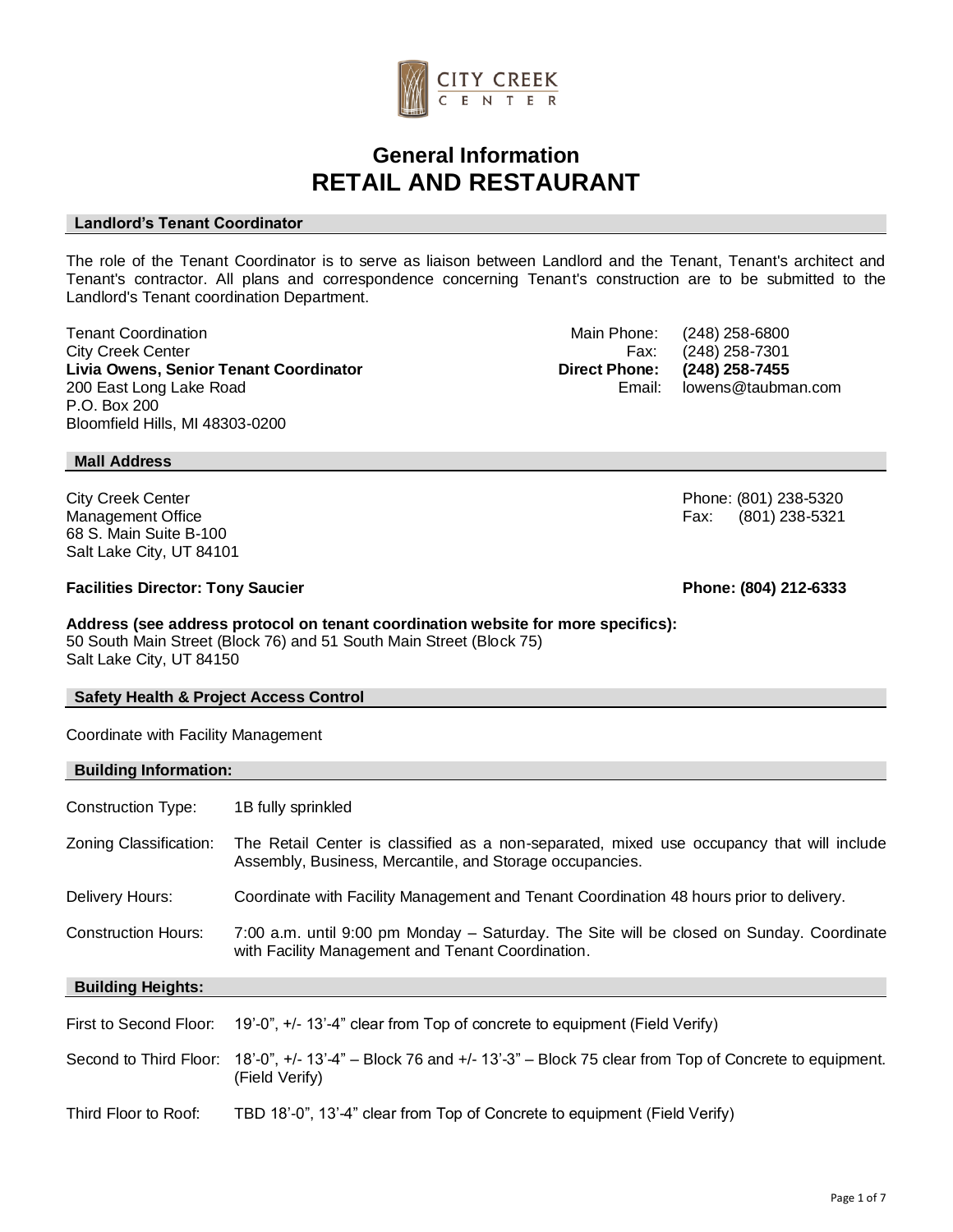

#### **Floor Construction**

Level: Block 75 and 76 Conditions vary by location. Refer to base building structural drawings for more information and field verify all structural conditions.) One or more of conditions listed below may apply.

- 1. Approximately 3 1/2" concrete over 3" composite steel deck.
- 2. Approximately 4" concrete over polystyrene foam fill. Foam thickness varies.
- 3. Approximately 6" concrete over 3" composite steel deck.

Design Load: Subject to landlord approval.

First Floor: 100 psf (live load) Second Floor: 100 psf (live load) Roof: 30 psf + snow load

#### **Demising Wall Construction**

One layer 5/8" gypsum board tenant side only on metal studs. Completed wall system will be 1 hr. fire rated.

## **Service Corridor Vestibule Required**

## Yes

One layer of 1/2" fire-retardant treated plywood 4'-0" high with 4" metal corner guards 8' high to be installed inside service vestibule recess to match Landlord corridor finish.

#### **Utility Services and Points of Connection**

Electrical: Service available to premises: 277/480 volt, 3 phase 4 wire, 60 hertz.

Watt Density: Retail Tenants: 14 watts/sq. ft. Restaurant (sit down style) 24 watts/sq. ft.

Tenants will connect using Landlord supplied conduit from premises to distribution centers located in close proximity as determined by Landlord at Tenant expense.

#### **Telephone**

Tenant to extend telephone service in Landlord supplied conduit from premises to Landlord's designated telephone closet as determined by Landlord at Tenant's expense.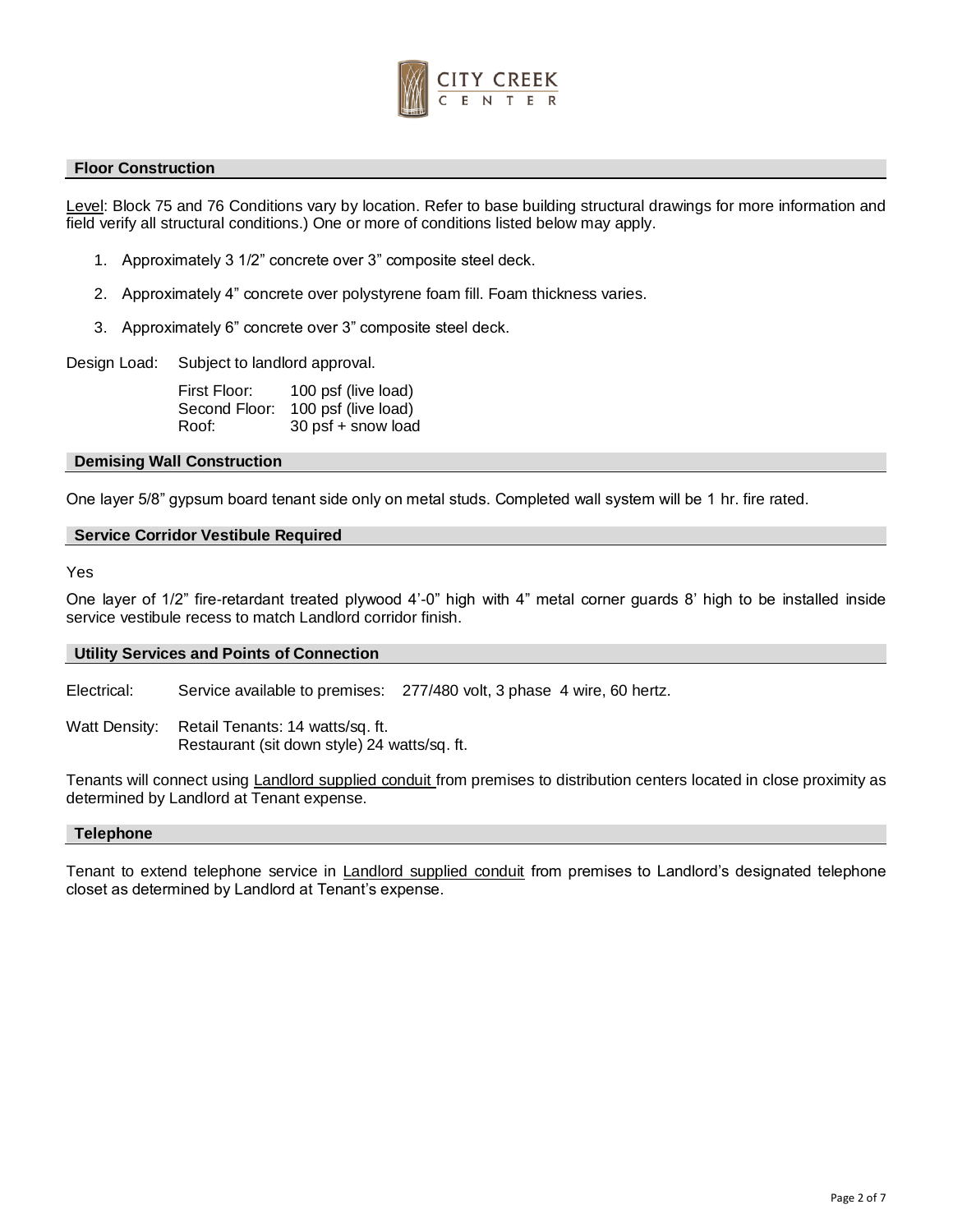

## **Plumbing**

1 ¼" – 3" Cold Water stub located *above* the premises for First and Second floor tenant's and *below* the floor for third floor tenants, in a location determined by Landlord. Location of larger size stubs must be verified in field and at Tenants expense.

4" Sanitary Sewer and Plumbing Vent stubbed to a location determined by Landlord.

4" Kitchen waste stubbed to a location below the Tenant's premises for Food Court Tenant's and Restaurant spaces.

Provide heat tracing on all pipe subject to freezing.

Gas Utility Company meter manifolds locations as determined by Landlord.

A gas line will only be provided to food and beverage tenant spaces designated by the land lord in the shell design. 2" gas line per space. Tenant required to provide pressure regulators with vent limiting device per code. The Maxitrol 325 SAL600 has been accepted by the city for this installation.

Water Meter shall be available in 5/8"x3/4", 1", 1-1/2", 2". This meter will take 6 weeks from order date to receipt.

All water heaters shall be electric; some food and beverage tenants will be permitted to use gas if allowed for in shell design and construction. This must be approved during land lord review of construction drawings.

#### **HVAC**

Condenser Water Pipe Connections stubbed to a location within or in close proximity to tenant's premises.

#### **Fire Protection**

Sprinkler system is a hydraulically calculated fire protection system.

Tenants to connect to Fire protection sprinkler system main using **Landlord contractor** at Tenant expense.

Must use schedule 40 pipe. Thin wall pipe is not permitted.

#### **Smoke detectors required**

Tenant shall provide and install any required occupant notification system.

Tenants to connect to Fire Alarm System using **Landlord contractor** at Tenant expense

#### **Toilet Facility requirements**

Any tenant outside of the 300 foot travel distance measurement will provide facilities interior to their space as follows:

- a. Tenant less than 800 SF will have employee restroom installed by the tenant, no public facilities required.
- b. Tenant greater than 800 SF will have public facilities installed by the tenant.

Each TI will include an overall floor plan identifying where their space is located in relation to the restroom to confirm compliance with the 300 foot travel distance measurement (again measured from the central facility to the tenant storefront).

#### **Exiting Requirements**

One exit required in tenant spaces less the 1470 sf and with an occupancy load less than 50. All other spaces require a minimum of two exits.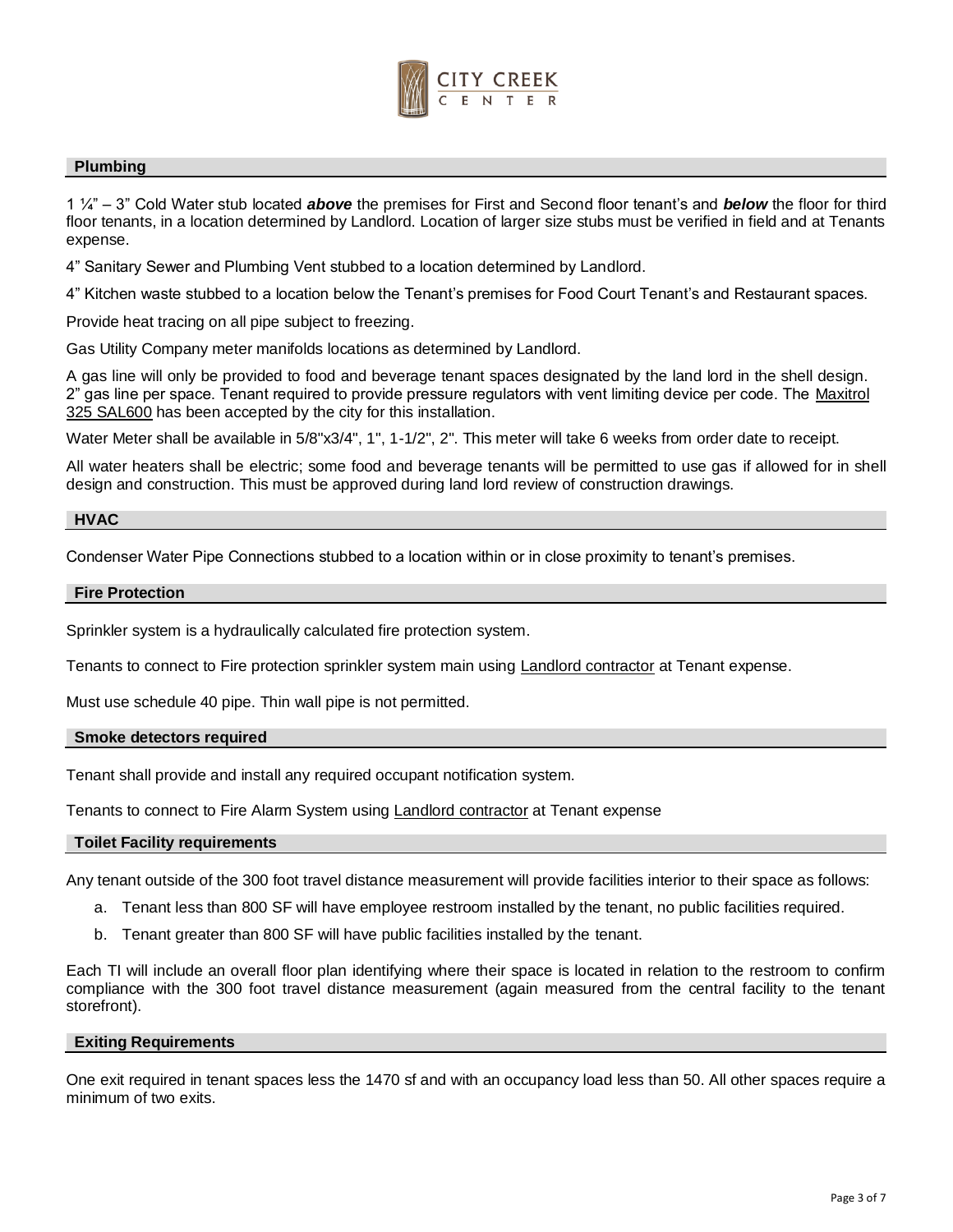

#### **Construction and Merchandising Debris Removal**

Prior to Grand Opening, Landlord will provide Construction and Merchandising Debris dumpsters for intermingled materials. If separation of material is required for LEED participation, all additional costs will be at tenant expense.

## **CONSTRUCTION PREREQUISITES**

Please refer to the Construction Rules and Regs

# **FOOD COURT**

#### **Food Court Address**

**Food Court Address:**  28 South State Street Salt Lake City, UT 84150

## **Facilities Director: Jack Romaine Phone: (804) 740-1518**

## **Safety Health & Project Access Control**

Prior to accessing the Project all contractor employees are required to attend a site specific safety orientation and participate in Substance Abuse Testing conducted by the site controlling contractor (Big-D Construction)

Orientations are approximately one and one half hour long and are held **Monday through Friday-7am at Big**‐**D Construction's City Creek Center Offices located at 135 S. Regent Street Salt Lake City, UT.** Big‐D Construction may be contacted at (801) 505‐4500.

**Substance Abuse Testing**: Employees are not permitted onsite until the result of the test is reported by the testing laboratory and then verified by the Tenant Coordinator. Therefore, employers are encouraged to make arrangements to have their employees complete the substance abuse test several days in advance of when employees are to report to the project.

#### **Building Information**

**Construction Type:** 1B/Fully Sprinkled (403.31)

**Zoning Classification:** Mercantile

| Delivery Hours:            | $6:00 - 9:00$ p.m., Monday - Saturday                                    |
|----------------------------|--------------------------------------------------------------------------|
| <b>Construction Hours:</b> | 7:00 a.m. – 10:00 p.m., Monday – Saturday coordinate with onsite manager |

#### **Building Heights**

| First to Second Floor:    | 17-6", Clear Height to underside of structure: +/- 15'-0", field verify  |
|---------------------------|--------------------------------------------------------------------------|
| Second to Third Floor:    | 17-6", Clear Height to underside of structure: +/- 15'-0", field verify  |
| Third Floor to Roof:      | 19-0", Clear Height to underside of structure: +/- 16'-0", field verify  |
| Allowable Ceiling Height: | $12' - 0''$                                                              |
| Food Court:               | 18'-0", Clear Height to underside of structure: +/- 16'-0", field verify |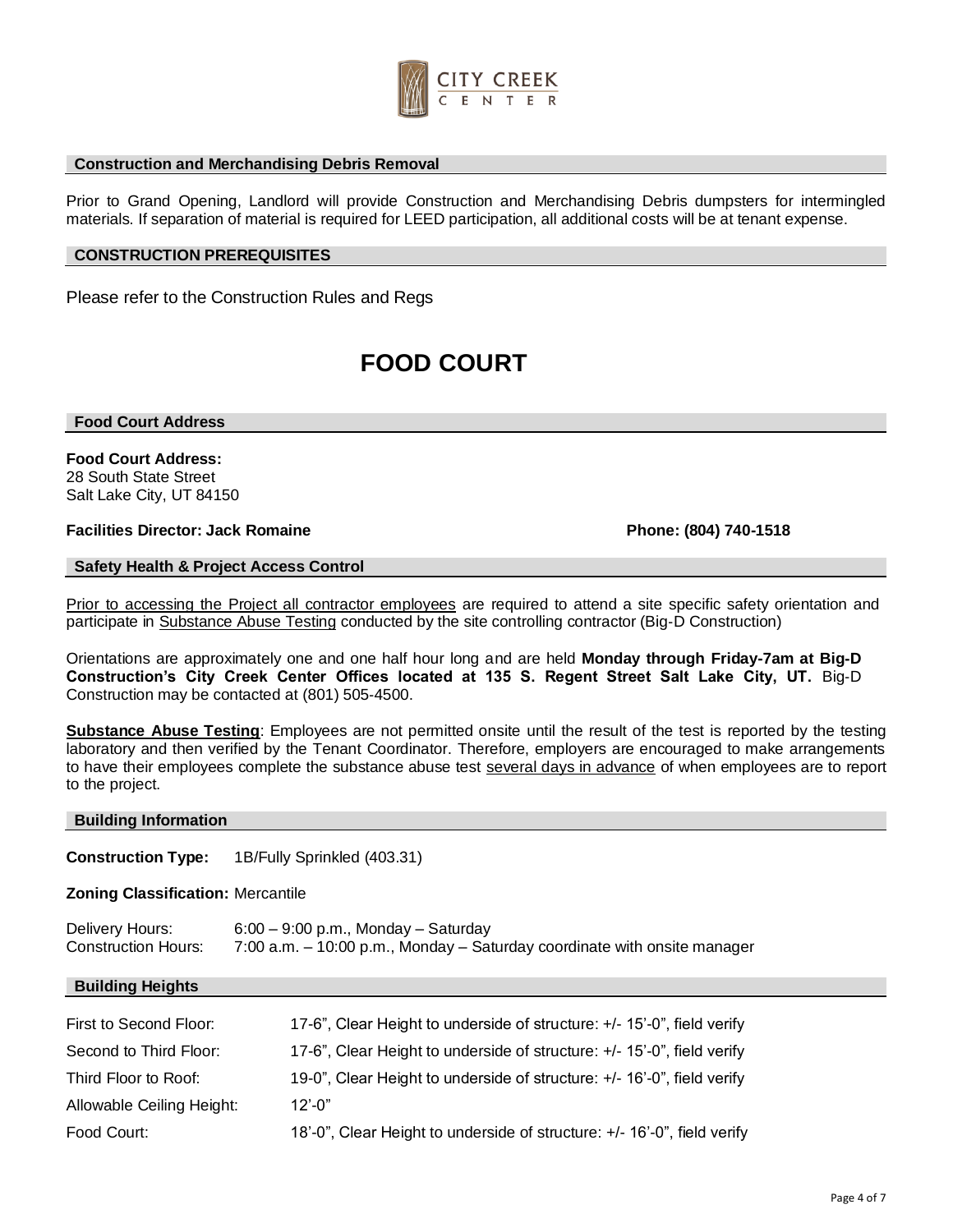

## **Floor Construction**

## Level 1 -Spaces FC102-FC105 on Grade:

5" inch concrete slab on grade with a minimum strength of 3,000 PSI reinforced with #4 @12" o.c. each way on a vapor barrier. Tenant shall provide additional sand fill and remove excess as required. (See Structural Section for additional information)

## Level 1 -Spaces FC101, FC106, FC110-FC114 over Parking Deck:

Approximately 3-1/2" thick lightweight concrete over 3" deep x 18 gauge steel deck (6-1/2" overall-field verify). (See Structural Section for additional information)

Design Load: Food Court: 100 psf (reducible) Lobbies: 100 psf (unreducible) Outdoor Plaza: 100 psf (unreducible) Roof: 30 psf + snow drift

#### **Demising Wall Construction**

One layer 5/8" gypsum board Tenant side only on metal studs.

## **Service Corridor Vestibule Required**

Yes

One layer of 1/2" fire-retardant treated plywood 4'-0" high with 4" metal corner guards 8' high to be installed inside service vestibule recess to match Landlord corridor finish.

#### **Utility Services and Points of Connection**

Electrical: Service available to premises: 277/480 volt, 3 phase wire, 60 hertz

Watt Density: Retail Tenants Food Service Tenants Food Court Tenants

Tenants with electrical service requirements of *less* than 200 amps connect using Landlord supplied conduit from premises to distribution centers located in close proximity as determined by Landlord at Tenant expense.

There are no services available for Tenants with service requirements *greater* than 200 amps.

#### **Telephone**

Tenant to extend telephone service in Landlord supplied conduit from premises to Landlord's designated telephone closet as determined by Landlord at Tenant's expense.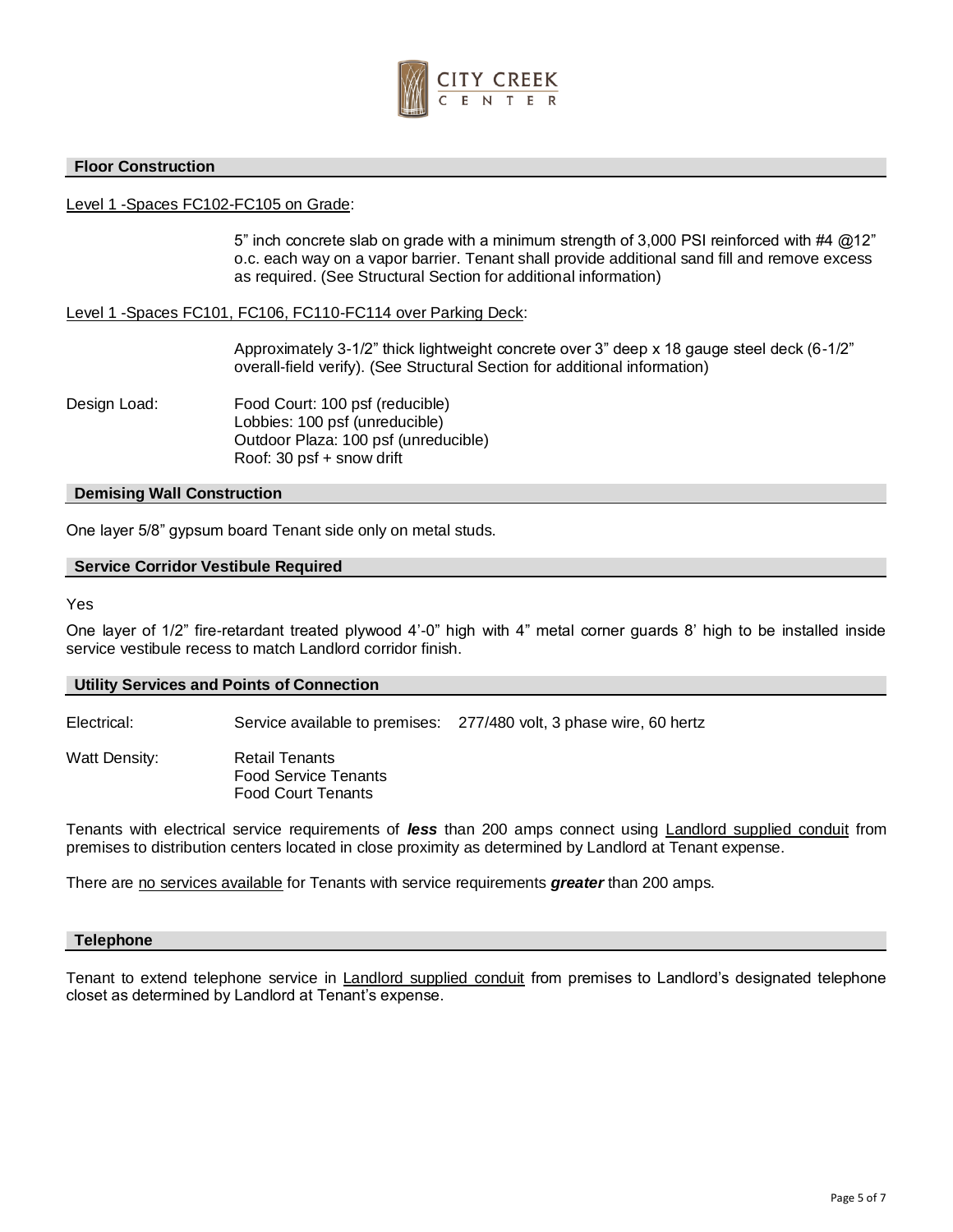

#### **Plumbing**

3/4" Cold Water stub located *above* the premises for First and Second floor tenant's and *below* the floor for third floor tenants, in a location determined by Landlord. Location of larger size stubs must be verified in field and at Tenants expense.

4" Sanitary Sewer and Plumbing Vent stubbed to a location determined by Landlord.

Grease traps are required to be installed inside tenant each Food Court tenant space. If the Grease traps are tied to a 3 compartment sink that has a food prep compartment as well the wash and rinse compartments, the wash and rinse compartment must be tied into grease trap using closed system. The sanitary compartment may indirectly drain to a floor sink with proper separation between drain pipe and floor sink per code.

4" Kitchen waste stubbed to a location below the Tenant's premises for Food Court Tenant's and Restaurant spaces.

Gas Utility Company meter manifolds locations as determined by Landlord.

1", 5-psi gas line per space. Tenant required to provide pressure regulators with vent limiting device per code. The Maxitrol 325 SAL600 has been accepted by the city for this installation.

Water Meter shall be Elster/AMCO C700 (available in 5/8"x3/4", 1", 1-1/2", 2") combined with the Energy Axis Module. This meter will take 6 weeks from order date to receipt.

## **HVAC**

Condenser Water Pipe Connections stubbed to a location within or in close proximity to tenant's premises.

Food Court Tenant's 2000 CFM of make-up air available from the common area HVAC system.

Grease Exhaust maximum CFM of 4000 unless reviewed and approved by Landlord and base building mechanical engineer (Van Boerum & Frank Associates Inc.).

Tenant shall install a Halton Balancing/Measuring Device that connects directly to tenant's Hood for Air Flow Balancing per Landlord specifications. Air Flow Balancing Test performed by Landlord approved contractor at tenant expense.

A Hood Fan -Heat Sensor will be required to be installed inside each grease hood that will turn hood exhaust fans on if cooking occurs after regular center hours. Tenant to contract directly with Landlord Contractor.

#### **Fire Protection**

Sprinkler system is a hydraulically calculated fire protection system. Must use schedule 40 pipe. Thin wall pipe is not permitted.

Fire protection systems installed in exhaust hoods are required to be ANSUL R-102 systems. This system will require drawings submitted to and approved by SLC building and fire department. This approval will require a permit and final inspection by SLC fire department. Special inspection fees will be paid at time of inspection by tenant contractor.

#### **Smoke detectors required**

No smoke control occurs in common area (food court) and through tenant ceiling plenums. Tenant shall provide and install any required occupant notification system.